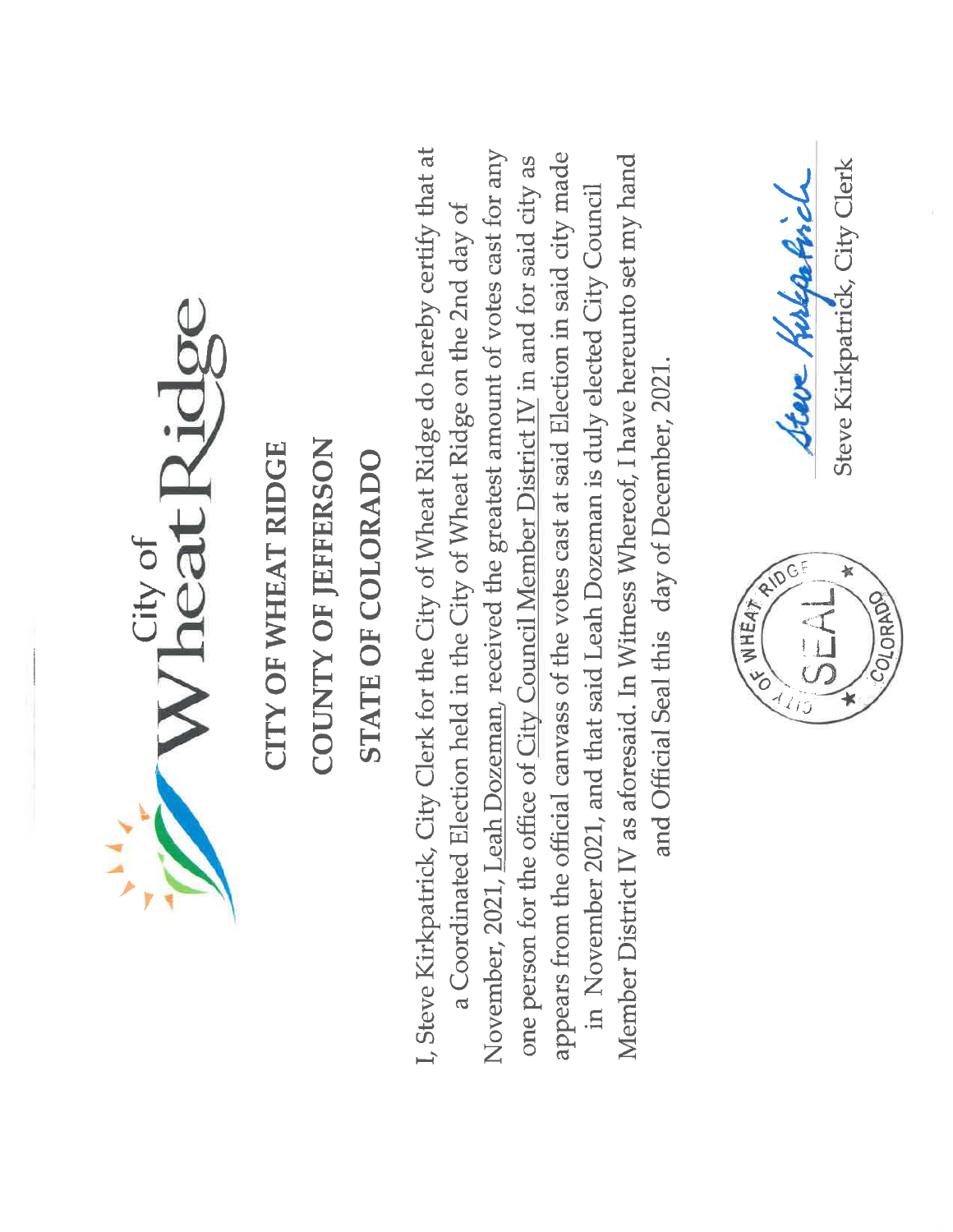Wheat Ridge

I, Steve Kirkpatrick, City Clerk for the City of Wheat Ridge do hereby certify that at any one person for the office of City Council Member District III in and for said city Council Member District III as aforesaid. In Witness Whereof, I have hereunto set November, 2021, Amanda Weaver, received the greatest amount of votes cast for as appears from the official canvass of the votes cast at said Election in said city made in November 2021, and that said Amanda Weaver is duly elected City a Coordinated Election held in the City of Wheat Ridge on the 2nd day of my hand and Official Seal this day of December, 2021.



Steve Kirkpatrick, City Clerk Seare Kirlyon Frich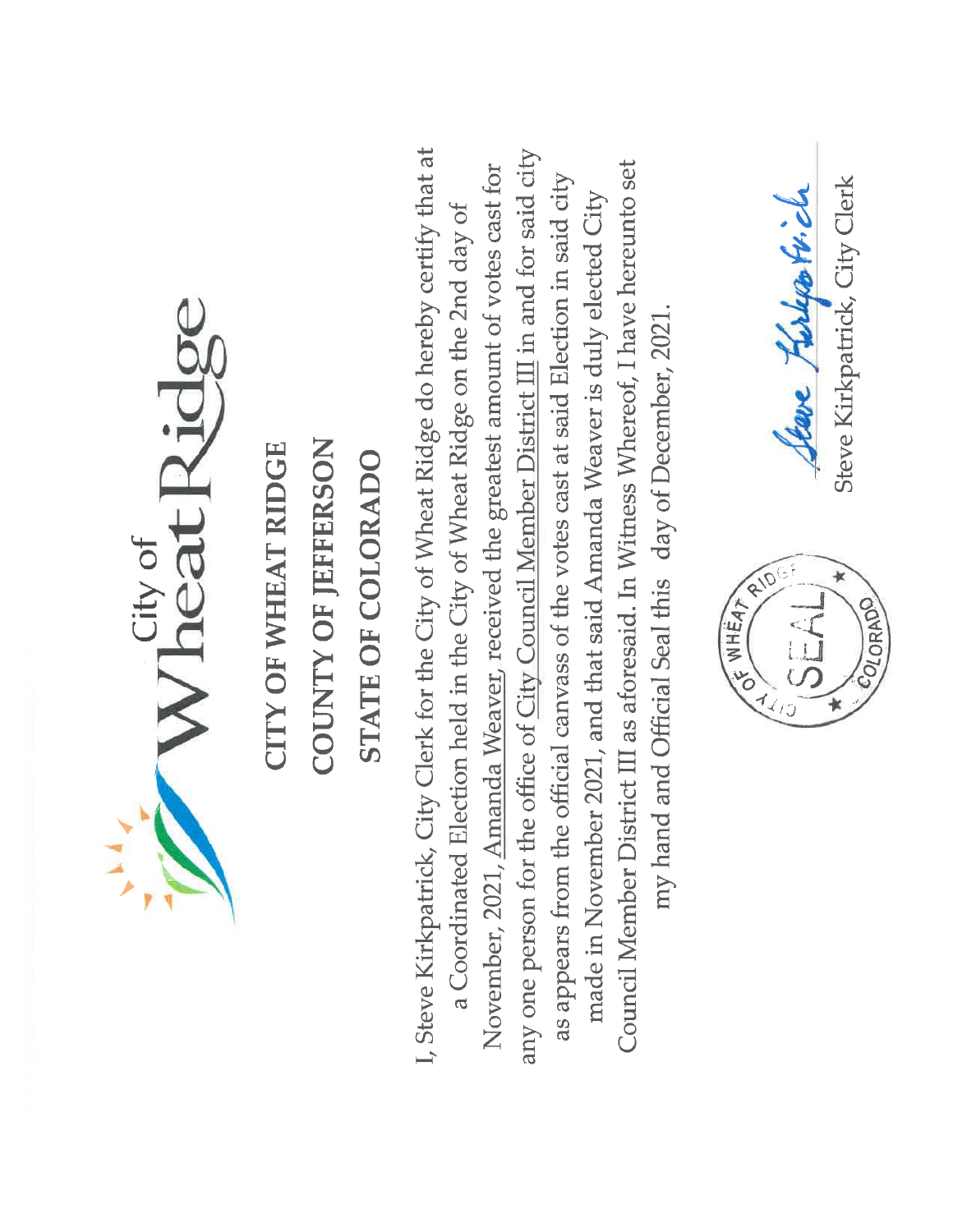Wheat Ridge

I, Steve Kirkpatrick, City Clerk for the City of Wheat Ridge do hereby certify that at November, 2021, Scott Ohm, received the greatest amount of votes cast for any one appears from the official canvass of the votes cast at said Election in said city made in November 2021, and that said Scott Ohm is duly elected City Council Member person for the office of City Council Member District II in and for said city as District II as aforesaid. In Witness Whereof, I have hereunto set my hand and a Coordinated Election held in the City of Wheat Ridge on the 2nd day of Official Seal this day of December, 2021.



Steve Turk oak il Steve Kirkpatrick, City Clerk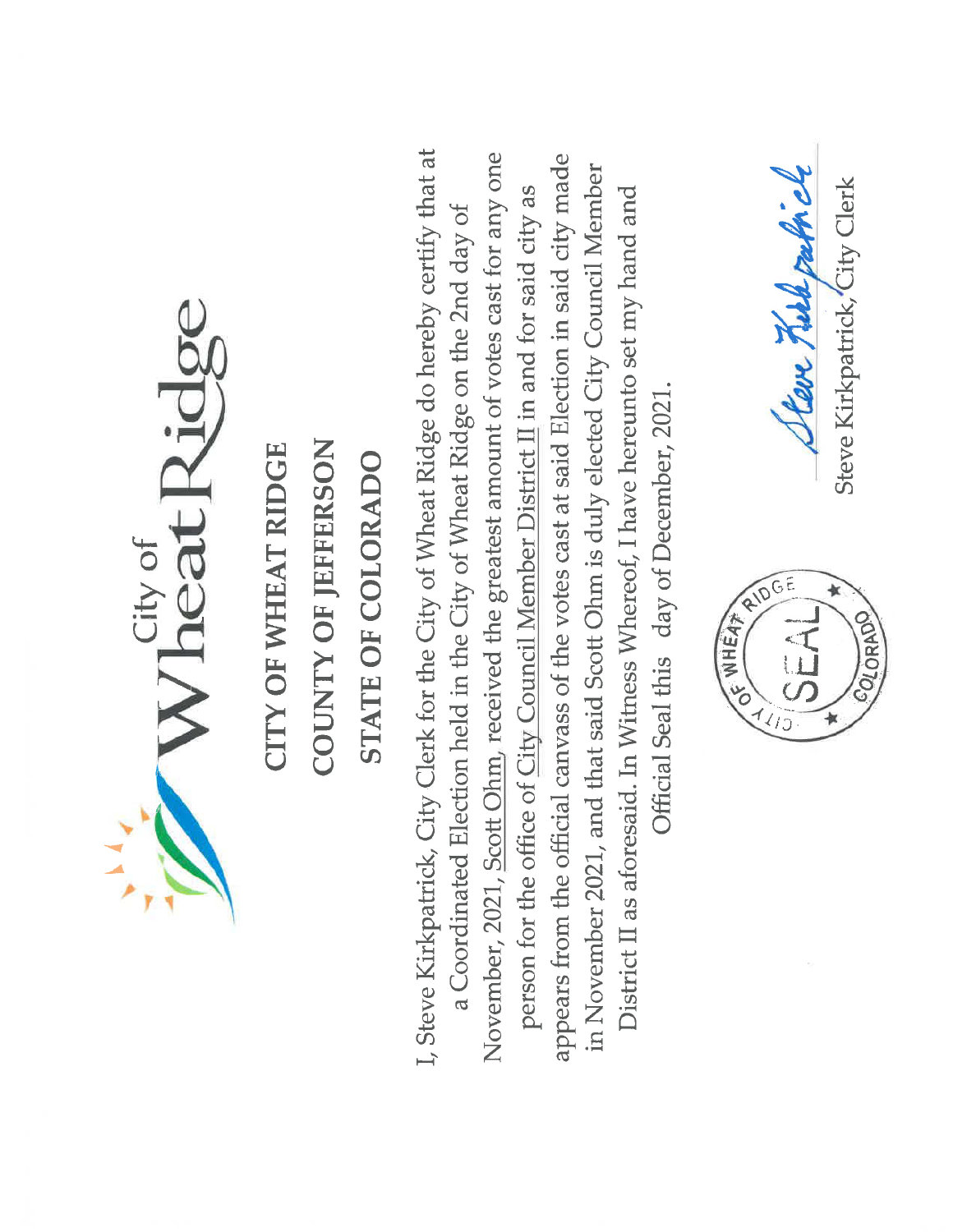Wheat Ridge

I, Steve Kirkpatrick, City Clerk for the City of Wheat Ridge do hereby certify that at November, 2021, Janeece Hoppe, received the greatest amount of votes cast for any appears from the official canvass of the votes cast at said Election in said city made one person for the office of City Council Member District I in and for said city as Member District I as aforesaid. In Witness Whereof, I have hereunto set my hand in November 2021, and that said Janeece Hoppe is duly elected City Council a Coordinated Election held in the City of Wheat Ridge on the 2nd day of and Official Seal this day of December, 2021.



Steve Kirkpatrick, City Clerk Steep Rushpolin ch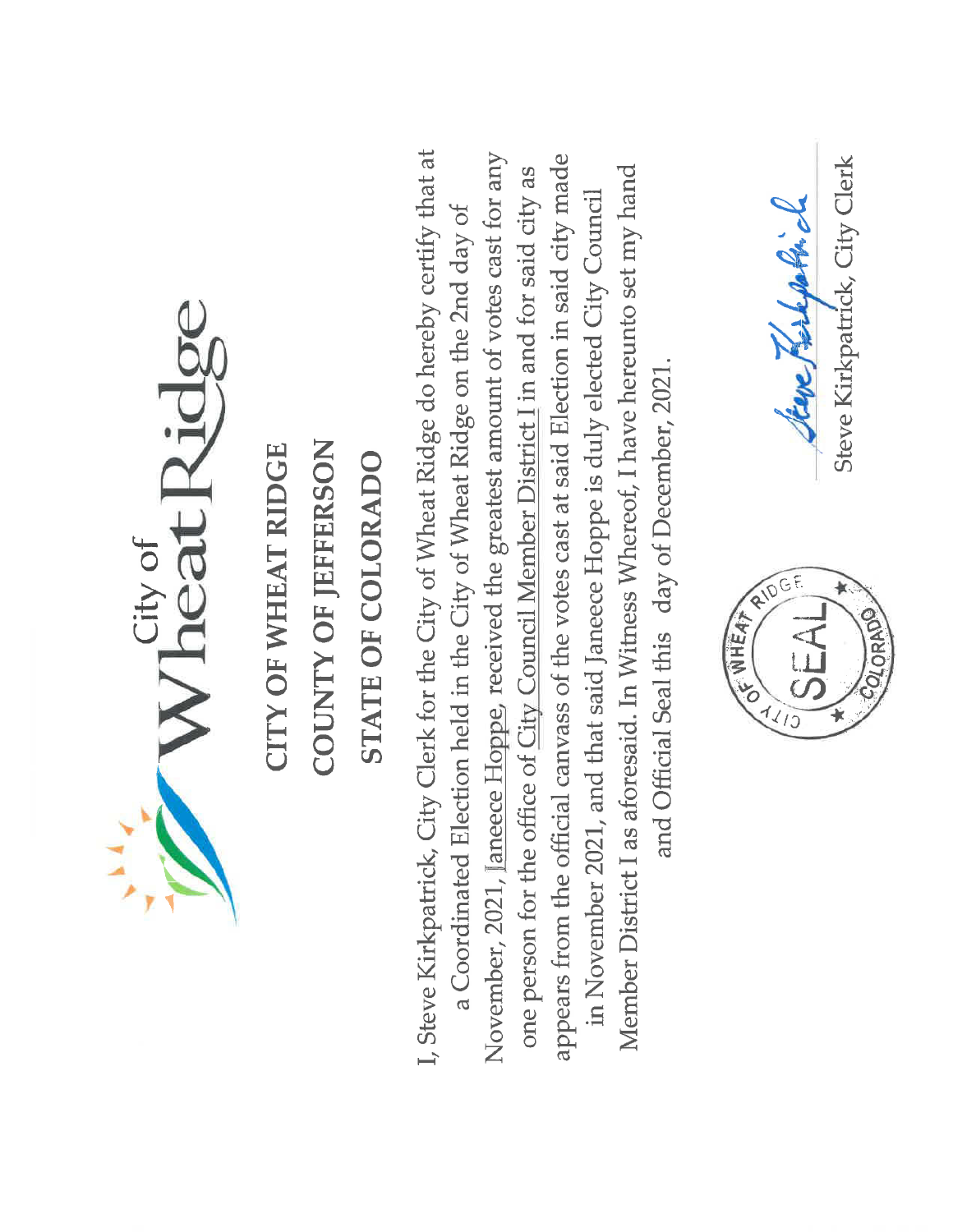Wheat Ridge

that said Bud Starker is duly elected Mayor as aforesaid. In Witness Whereof, I have I, Steve Kirkpatrick, City Clerk for the City of Wheat Ridge do hereby certify that at canvass of the votes cast at said Election in said city made in November 2021, and one person for the office of Mayor in and for said city as appears from the official November, 2021, Bud Starker, received the greatest amount of votes cast for any a Coordinated Election held in the City of Wheat Ridge on the 2nd day of hereunto set my hand and Official Seal this day of December, 2021.



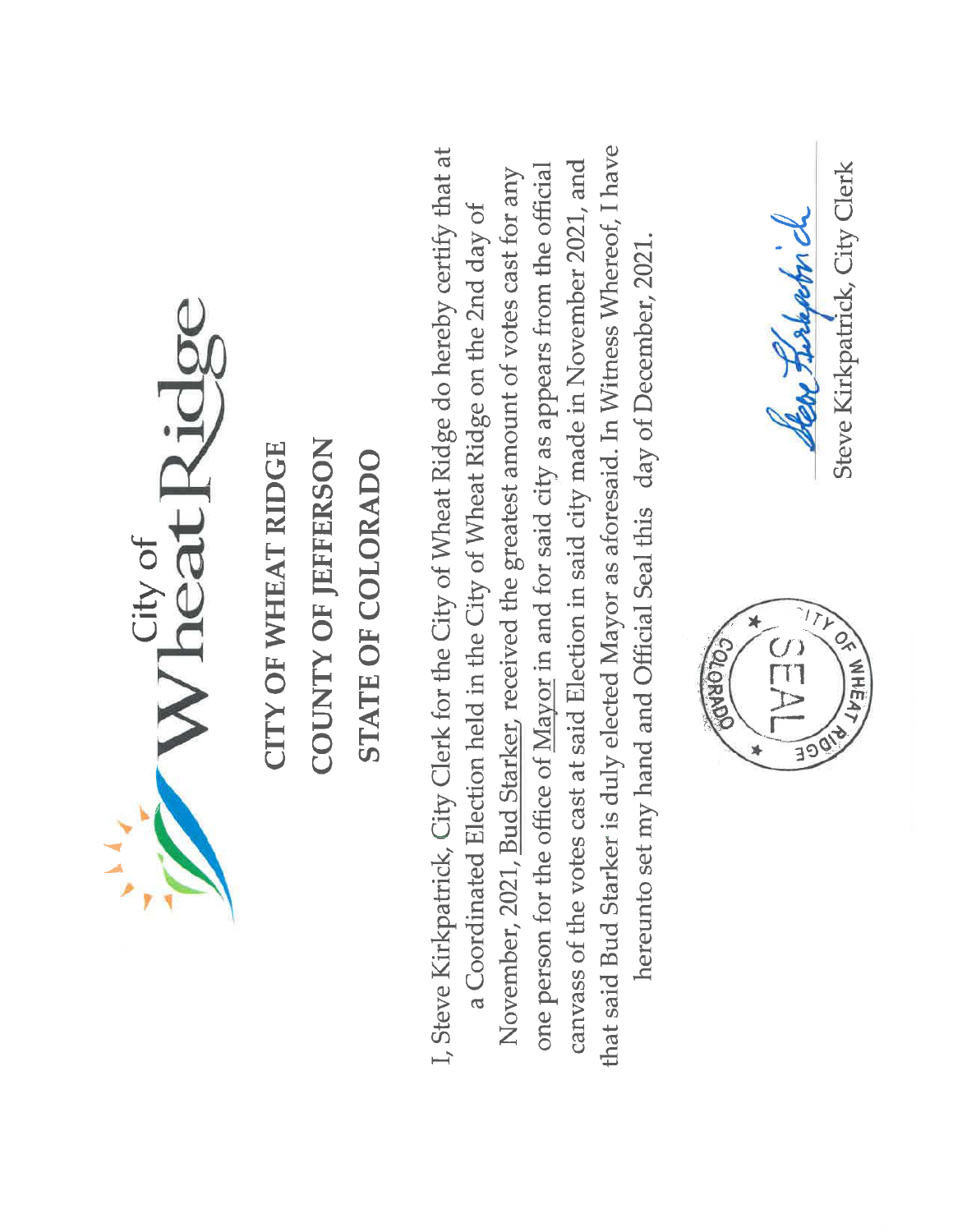

### **Certification of Election**

COUNTY COLORADO

State of Colorado Jefferson County I, George P. Stern, Jefferson County Clerk and Recorder do hereby certify the Official Abstract of Votes Cast attached herein for the 2021 Coordinated Election held in Jefferson County on the 2<sup>nd</sup> day of November, 2021.

We the undersigned Canvass Board for the 2021 Coordinated Election, do hereby certify that:

- We have reviewed the Post-Election Risk-Limiting Audit (RLA)
- We have reviewed all ballot forms and ballot logs associated with this election
- We have compared the number of ballots counted to the number of ballots cast
- We have reviewed and do hereby certify the results in the Official Abstract of Votes Cast

Witness our hands and seal this 22<sup>nd</sup> day of November, 2021

Canvass Board Member

Decline to certify-Denize Mund

Canvass Board Member



SUBSCRIBED AND SWORN TO BEFORE ME

DAY OF F **THIS** 

agwar

2021

County Clerk and Recorder/Director of Elections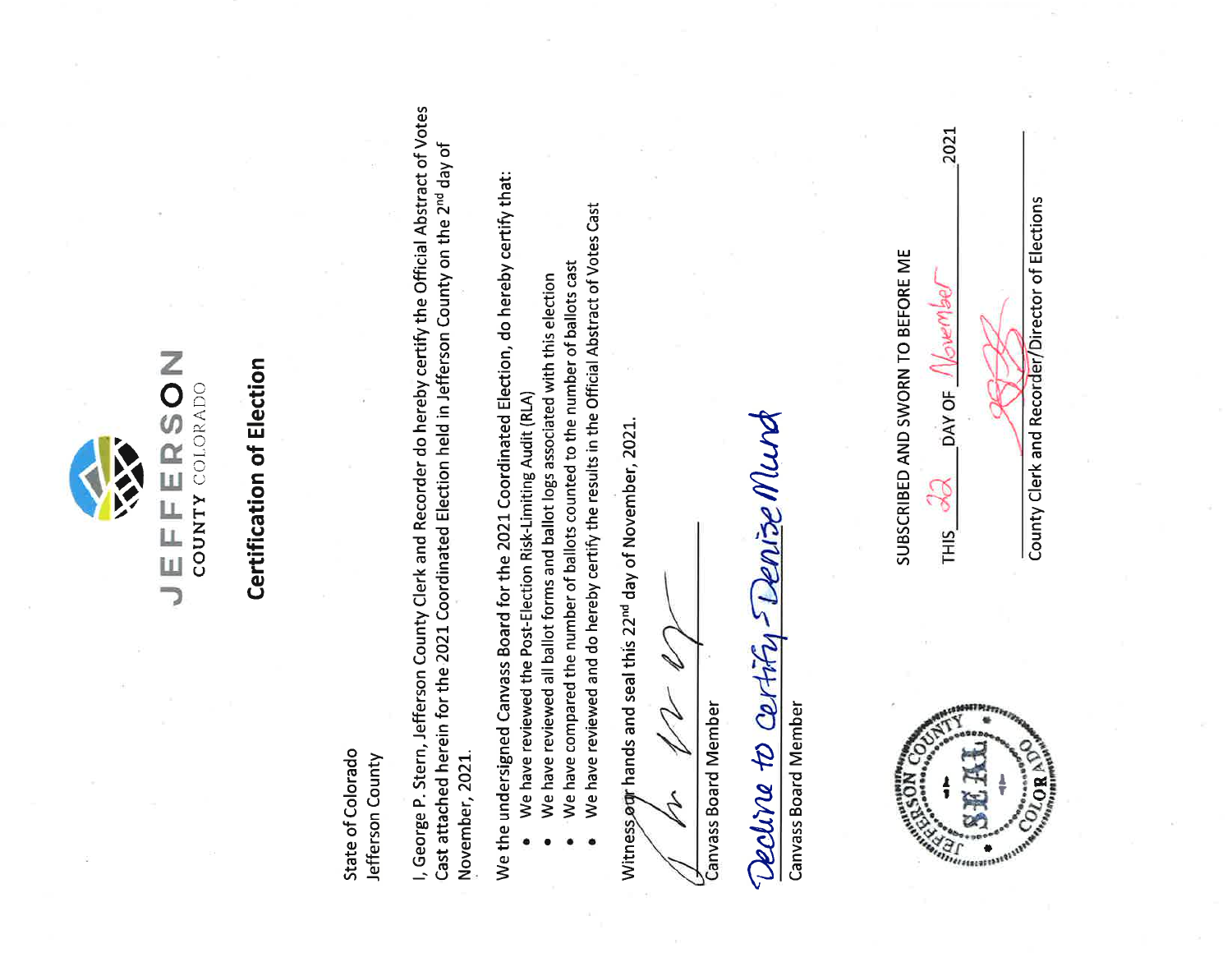#### Jefferson County Coordinated Election Jefferson County Coordinated Election November 2, 2021 November 2, 2021 **Official Results** Official Results

Voters Cast: 185,631 of 428,838 (43.29%) Voters Cast: 185,631 of 428,838 (43.29%)

# City of Arvada Council Member At-Large (Vote for 1) **City of Arvada Council Member At-Large (Vote for 1)**

Total

| <b>Times Cast</b>   |       | 40,261 / 89,296 45.09% |  |
|---------------------|-------|------------------------|--|
|                     |       |                        |  |
| Candidate           | Party | Total                  |  |
| Lisa Smith          |       | 19,953                 |  |
| Michael P. Griffith |       | 16,676                 |  |
| <b>Total Votes</b>  |       | 36,629                 |  |
|                     |       | Total                  |  |
| Unresolved Write-In |       |                        |  |

# City of Arvada Council Member District 1 (Vote for 1) **City of Arvada Council Member District 1 (Vote for 1)**

|                     |       | Total                  |  |
|---------------------|-------|------------------------|--|
| <b>Times Cast</b>   |       | 10,530 / 21,777 48.35% |  |
| Candidate           | Party | Total                  |  |
| Chelsea Canda       |       | 4,635                  |  |
| Randy Moorman       |       | 4,962                  |  |
| <b>Total Votes</b>  |       | 9,597                  |  |
|                     |       | Total                  |  |
| Unresolved Write-In |       |                        |  |
|                     |       |                        |  |

# City of Arvada Council Member District 3 (Vote for 1) **City of Arvada Council Member District 3 (Vote for 1)**

|                     |       | Total          |        |
|---------------------|-------|----------------|--------|
| <b>Times Cast</b>   |       | 9,212 / 22,778 | 40.44% |
| Candidate           | Party | Total          |        |
| Suzie Schuckman     |       | 4,112          |        |
| John Marriott       |       | 4,308          |        |
| Total Votes         |       | 8,420          |        |
|                     |       | Total          |        |
| Unresolved Write-In |       |                |        |
|                     |       |                |        |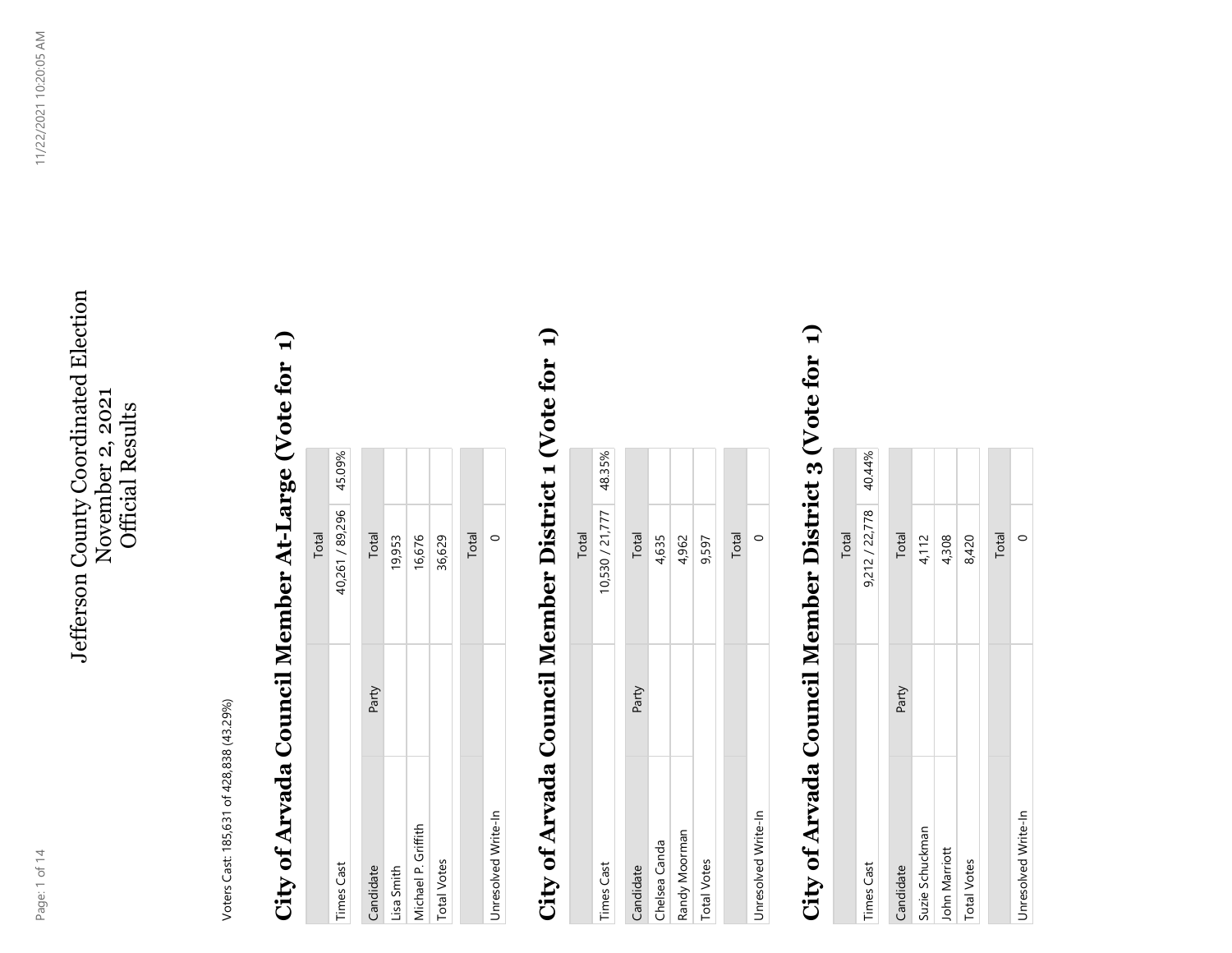#### City of Edgewater Mayor (Vote for 1) **City of Edgewater Mayor (Vote for 1)**

|                     |       | Total                |  |
|---------------------|-------|----------------------|--|
| <b>Times Cast</b>   |       | 1,108 / 3,210 34.52% |  |
| Candidate           | Party | Total                |  |
| John Beltrone       |       | 884                  |  |
| <b>Total Votes</b>  |       | 884                  |  |
|                     |       | Total                |  |
| Unresolved Write-In |       |                      |  |

### City of Edgewater Council Members (Vote for 3) **City of Edgewater Council Members (Vote for 3)**

|                     |       | Total         |        |
|---------------------|-------|---------------|--------|
| <b>Times Cast</b>   |       | 1,108 / 3,210 | 34.52% |
| Candidate           | Party | Total         |        |
| Lilly Steirer       |       | 756           |        |
| <b>Bill Berg</b>    |       | 216           |        |
| Hannah Gay Keao     |       | 782           |        |
| Liam Donevan        |       | 600           |        |
| <b>Total Votes</b>  |       | 2,354         |        |
|                     |       | Total         |        |
| Unresolved Write-In |       |               |        |

#### City of Littleton Mayor (Vote for 1) **City of Littleton Mayor (Vote for 1)**

|                     |       | Total              |  |
|---------------------|-------|--------------------|--|
| <b>Times Cast</b>   |       | 959 / 1,814 52.87% |  |
|                     |       |                    |  |
| Candidate           | Party | Total              |  |
| Kyle Schlachter     |       | 399                |  |
| Carol Fey           |       | 138                |  |
| Jon Buck            |       | 349                |  |
| <b>Total Votes</b>  |       | 886                |  |
|                     |       |                    |  |
|                     |       | Total              |  |
| Unresolved Write-In |       |                    |  |
|                     |       |                    |  |

# City of Littleton Council Member At-Large (Vote for 1) **City of Littleton Council Member At-Large (Vote for 1)**

|                     |       | Total       |        |
|---------------------|-------|-------------|--------|
| <b>Times Cast</b>   |       | 959 / 1,814 | 52.87% |
| Candidate           | Party | Total       |        |
| Gretchen Rydin      |       | 362         |        |
| Krista Kafer        |       | 465         |        |
| <b>Total Votes</b>  |       | 827         |        |
|                     |       | Total       |        |
| Unresolved Write-In |       |             |        |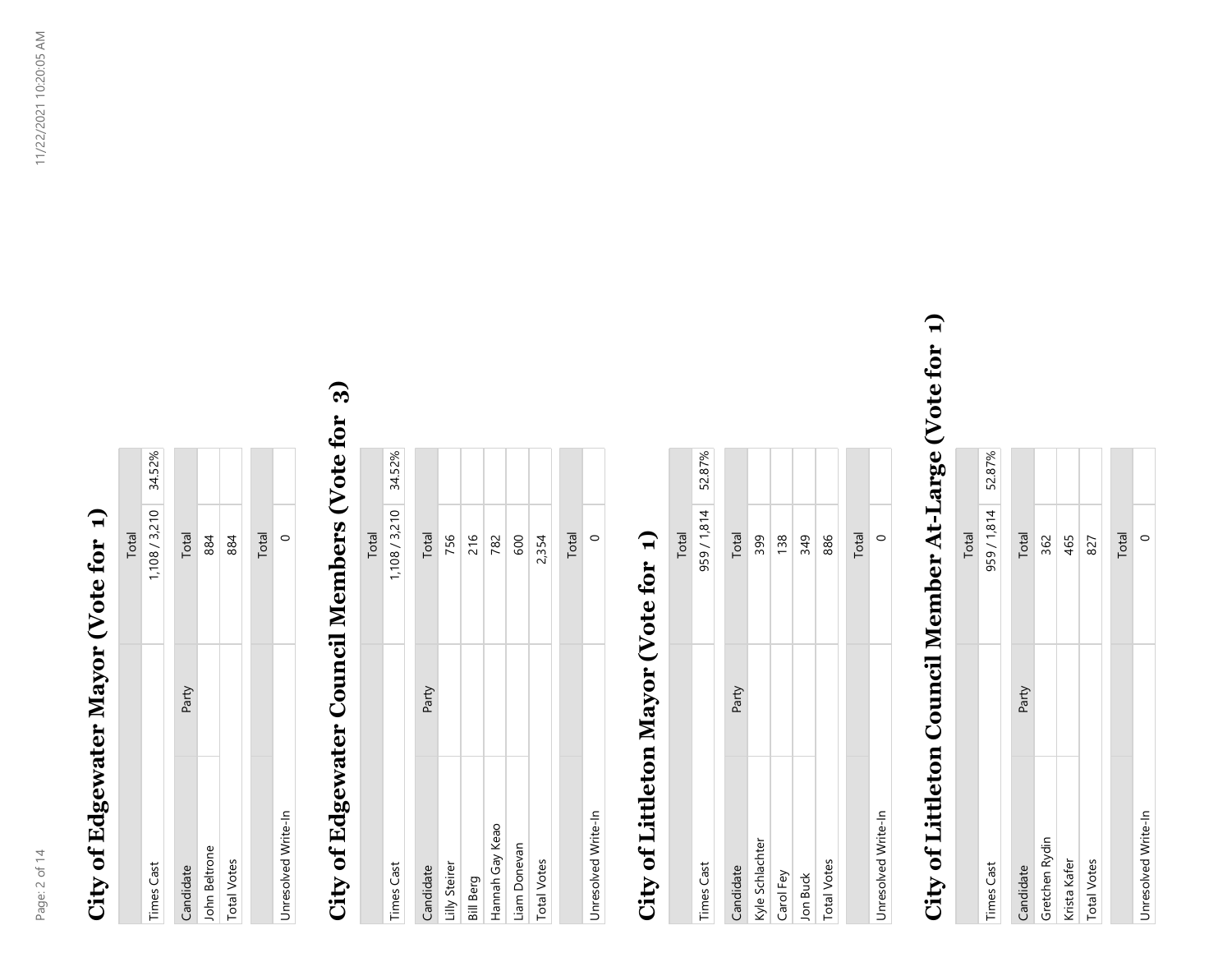### **City of Westminster Mayor (Vote for 1)**  City of Westminster Mayor (Vote for 1)

|                     |       | Total                  |  |
|---------------------|-------|------------------------|--|
| <b>Times Cast</b>   |       | 12,108 / 32,498 37.26% |  |
|                     |       |                        |  |
| Candidate           | Party | <b>Total</b>           |  |
| Nancy McNally       |       | 5,800                  |  |
| Anita Seitz         |       | 5,610                  |  |
| <b>Total Votes</b>  |       | 11,410                 |  |
|                     |       |                        |  |
|                     |       | Total                  |  |
| Unresolved Write-In |       |                        |  |

## **City of Westminster Council Members (Vote for 4)**  City of Westminster Council Members (Vote for 4)

|                     |       | Total           |        |
|---------------------|-------|-----------------|--------|
| <b>Times Cast</b>   |       | 12,108 / 32,498 | 37.26% |
| Candidate           | Party | Total           |        |
| <b>Bruce Baker</b>  |       | 4,722           |        |
| Sarah Nurmela       |       | 4,949           |        |
| David DeMott        |       | 5,401           |        |
| Karen Kalavity      |       | 2,271           |        |
| Obi Ezeadi          |       | 5,917           |        |
| Kathryn Skulley     |       | 4,318           |        |
| Kristine Ireland    |       | 4,660           |        |
| Kathleen Dodaro     |       | 3,384           |        |
| Jon L. Voelz        |       | 4,660           |        |
| <b>Total Votes</b>  |       | 40,282          |        |
|                     |       | Total           |        |
| Unresolved Write-In |       | $\circ$         |        |

### **Town of Mountain View Mayor (Vote for 1)**  Town of Mountain View Mayor (Vote for 1)

|                     |       | Total          |  |
|---------------------|-------|----------------|--|
| Times Cast          |       | 233/416 56.01% |  |
| Candidate           | Party | Total          |  |
| Glenn Levy          |       | 101            |  |
| Emilie Mitcham      |       | 127            |  |
| <b>Total Votes</b>  |       | 228            |  |
|                     |       | Total          |  |
| Unresolved Write-In |       |                |  |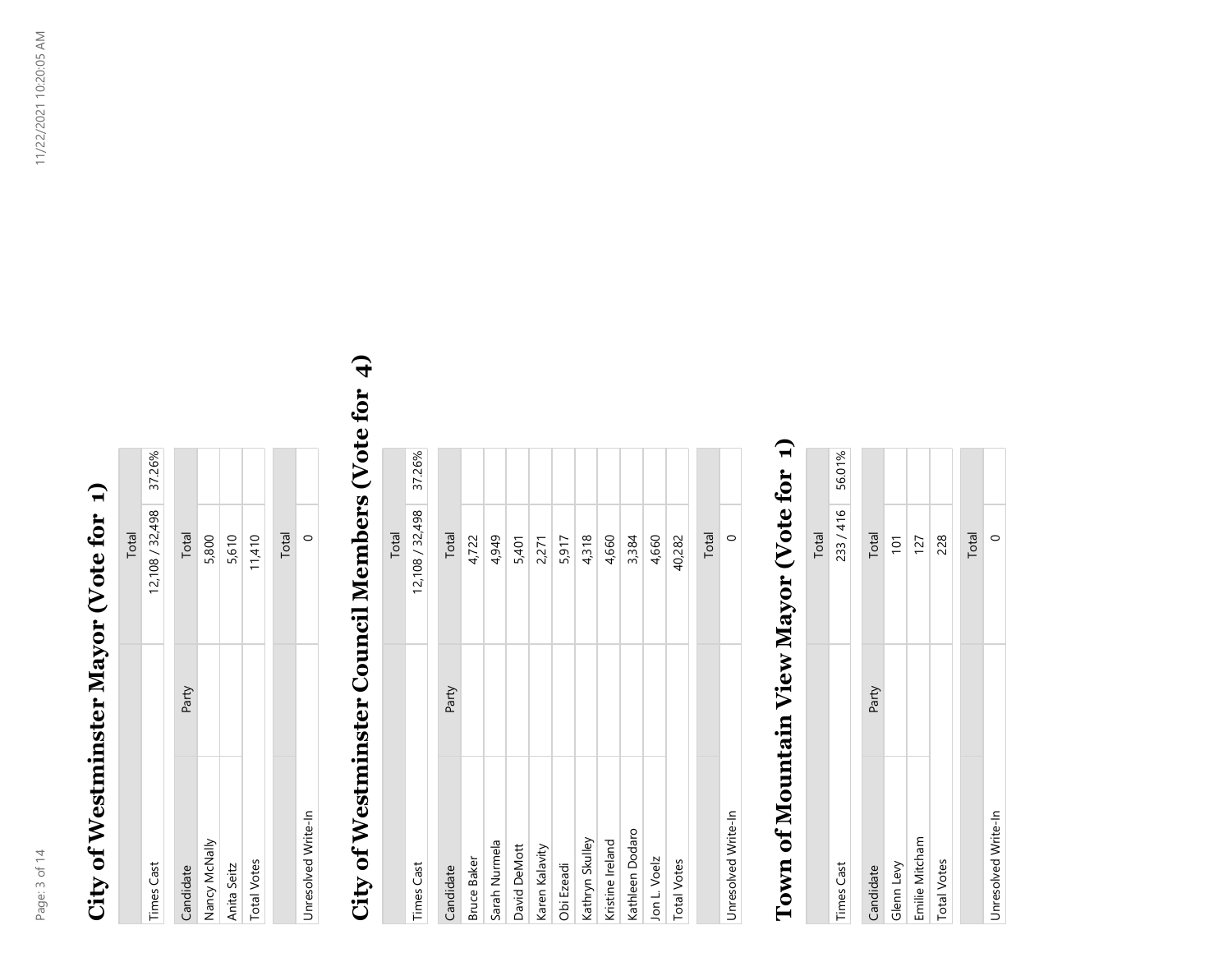# Town of Mountain View Council Members (Vote for 3) **Town of Mountain View Council Members (Vote for 3)**

|                     |          | Total   |        |
|---------------------|----------|---------|--------|
| <b>Times Cast</b>   |          | 233/416 | 56.01% |
|                     |          |         |        |
| Candidate           | Party    | Total   |        |
| Sean Davis          |          | 124     |        |
| Mladenka V Boehrer  |          | 105     |        |
| Kathleen S Bailey   |          | 157     |        |
| <b>Total Votes</b>  |          | 447     |        |
|                     |          | Total   |        |
| Catherine Colwell   | WRITE-IN | 5       |        |
| Unresolved Write-In |          |         |        |

## City of Golden Council Member Ward 1 (Vote for 1) **City of Golden Council Member Ward 1 (Vote for 1)**

|                     |       | <b>Total</b>         |  |
|---------------------|-------|----------------------|--|
| <b>Times Cast</b>   |       | 1,354 / 3,351 40.41% |  |
| Candidate           | Party | Total                |  |
| <b>Rob Reed</b>     |       | 900                  |  |
| <b>Total Votes</b>  |       | 900                  |  |
|                     |       | Total                |  |
| Unresolved Write-In |       |                      |  |

# City of Golden Council Member Ward 2 (Vote for 1) **City of Golden Council Member Ward 2 (Vote for 1)**

|                    |       | Total                |  |
|--------------------|-------|----------------------|--|
| <b>Times Cast</b>  |       | 1,729 / 3,357 51.50% |  |
|                    |       |                      |  |
| Candidate          | Party | Total                |  |
| Paul Haseman       |       | 1,120                |  |
| <b>Total Votes</b> |       | 1,120                |  |
|                    |       | Total                |  |

# City of Golden Council Member Ward 3 (Vote for 1) **City of Golden Council Member Ward 3 (Vote for 1)**

Unresolved Write-In 0

Unresolved Write-In

 $\circ$ 

|                     |       | Total                |  |
|---------------------|-------|----------------------|--|
| <b>Times Cast</b>   |       | 2,035 / 3,559 57.18% |  |
|                     |       |                      |  |
| Candidate           | Party | <b>Total</b>         |  |
| Don Cameron         |       | 1,413                |  |
| <b>Total Votes</b>  |       | 1,413                |  |
|                     |       | Total                |  |
| Unresolved Write-In |       |                      |  |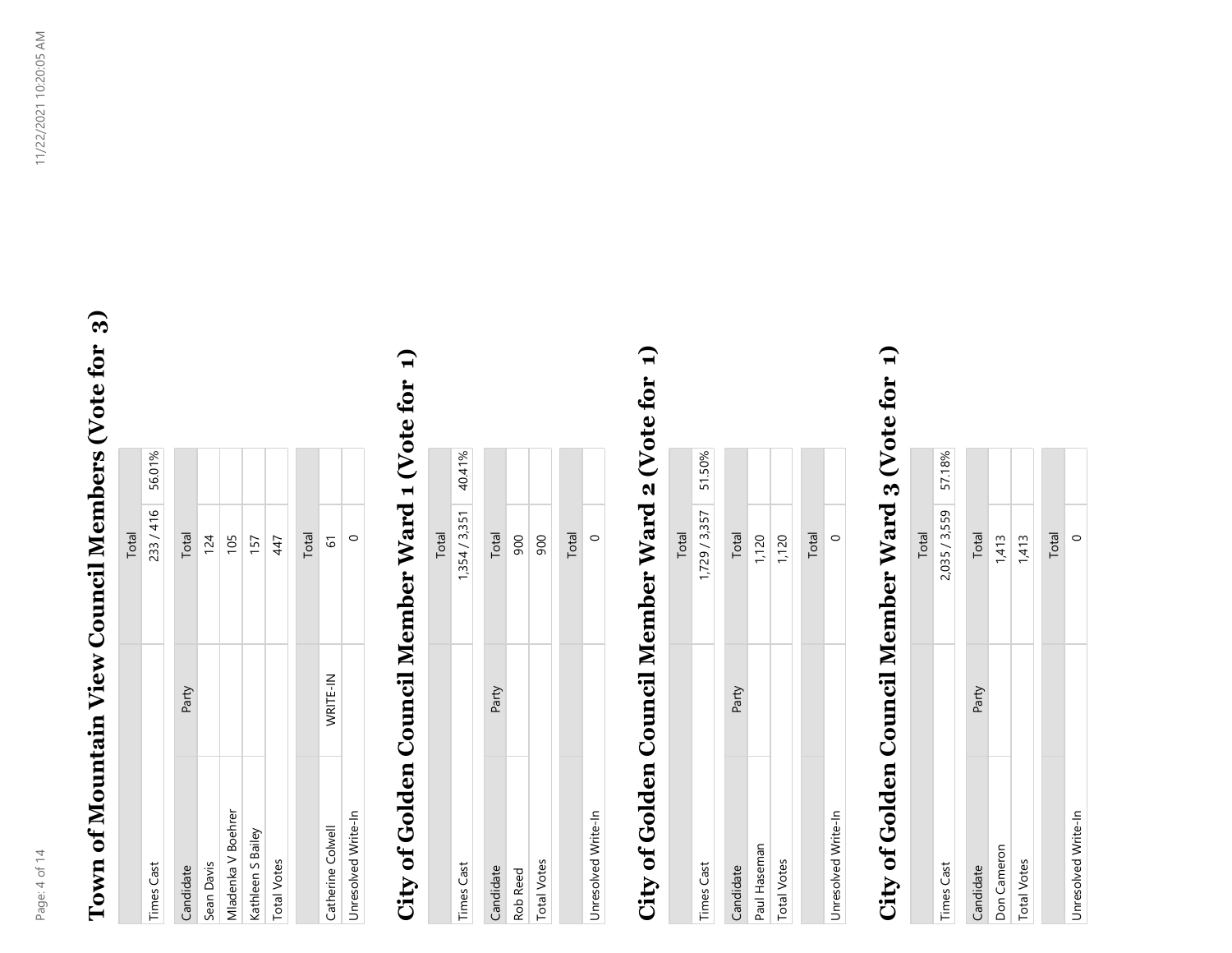# City of Golden Council Member Ward 4 (Vote for 1) **City of Golden Council Member Ward 4 (Vote for 1)**

|                        |       | Total         |        |
|------------------------|-------|---------------|--------|
| Times Cast             |       | 1,553 / 3,066 | 50.65% |
|                        |       |               |        |
| Candidate              | Party | Total         |        |
| William BilFish Fisher |       | 1,094         |        |
| <b>Total Votes</b>     |       | 1,094         |        |
|                        |       | Total         |        |
| Unresolved Write-In    |       |               |        |

# City of Lakewood Council Member Ward 1 (Vote for 1) **City of Lakewood Council Member Ward 1 (Vote for 1)**

|                     |       | Total                 |  |
|---------------------|-------|-----------------------|--|
| <b>Times Cast</b>   |       | 8,682 / 22,206 39.10% |  |
| Candidate           | Party | Total                 |  |
| Jeslin Shahrezaei   |       | 4,192                 |  |
| Cathy Kentner       |       | 3,712                 |  |
| <b>Total Votes</b>  |       | 7,904                 |  |
|                     |       | Total                 |  |
| Unresolved Write-In |       |                       |  |

# City of Lakewood Council Member Ward 2 (Vote for 1) **City of Lakewood Council Member Ward 2 (Vote for 1)**

|                        |       | Total                 |  |
|------------------------|-------|-----------------------|--|
| <b>Times Cast</b>      |       | 5,906 / 18,594 31.76% |  |
| Candidate              | Party | Total                 |  |
| Charles Davis          |       | 2,054                 |  |
| Sophia Mayott-Guerrero |       | 3,267                 |  |
| <b>Total Votes</b>     |       | 5,321                 |  |
|                        |       | Total                 |  |
| Unresolved Write-In    |       |                       |  |

# City of Lakewood Council Member Ward 3 (Vote for 1) **City of Lakewood Council Member Ward 3 (Vote for 1)**

Total

| <b>Times Cast</b>   |       | 8,417 / 21,849 | 38.52% |
|---------------------|-------|----------------|--------|
|                     |       |                |        |
| Candidate           | Party | Total          |        |
| Rebekah Stewart     |       | 4,710          |        |
| Mike Bieda          |       | 3,194          |        |
| <b>Total Votes</b>  |       | 7,904          |        |
|                     |       | Total          |        |
| Unresolved Write-In |       | C              |        |
|                     |       |                |        |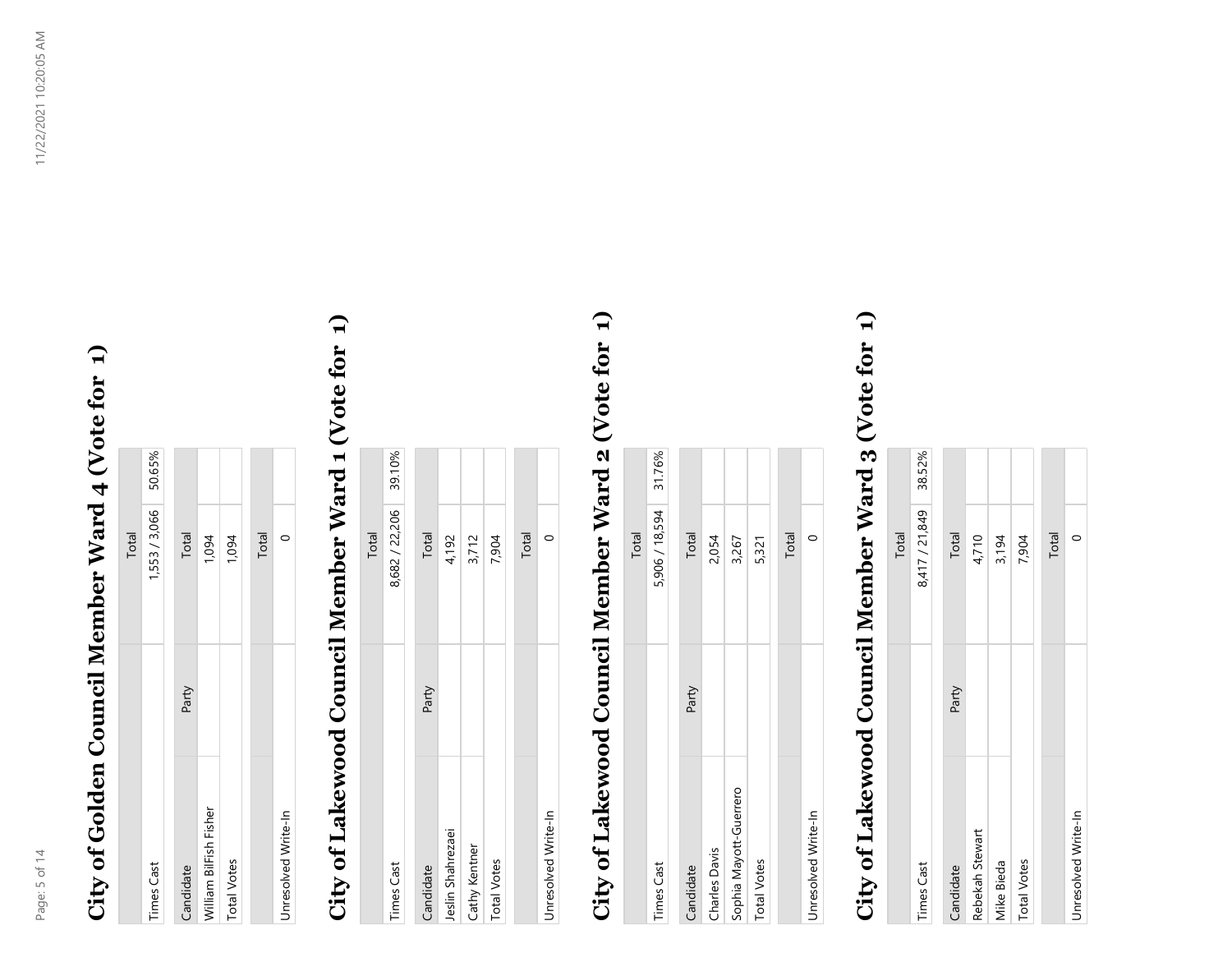# **City of Lakewood Council Member Ward 4 (Vote for 1)**  City of Lakewood Council Member Ward 4 (Vote for 1)

 $T_{\text{total}}$ 

|                     |       | $\frac{1}{2}$          |  |
|---------------------|-------|------------------------|--|
| <b>Times Cast</b>   |       | 10,790 / 24,180 44.62% |  |
|                     |       |                        |  |
| Candidate           | Party | Total                  |  |
| Christopher Arlen   |       | 4,017                  |  |
| Rich Olver          |       | 5,601                  |  |
| <b>Total Votes</b>  |       | 9,618                  |  |
|                     |       |                        |  |
|                     |       | Total                  |  |
| Unresolved Write-In |       |                        |  |

#### **City of Lakewood Council Members Ward 5 (Vote for 2)**   $\Omega$ City of Lakewood Council Members Ward 5 (Vote for

|                     |       | Total          |        |
|---------------------|-------|----------------|--------|
| <b>Times Cast</b>   |       | 9,042 / 22,691 | 39.85% |
|                     |       |                |        |
| Candidate           | Party | Total          |        |
| Michael Gunstanson  |       | 2,422          |        |
| Wendi Strom         |       | 4,291          |        |
| Tom Keefe           |       | 3,632          |        |
| Mary Janssen        |       | 3,645          |        |
| <b>Total Votes</b>  |       | 13,990         |        |
|                     |       |                |        |
|                     |       | Total          |        |
| Unresolved Write-In |       | ⊂              |        |

# **City of Lakewood Retention of Presiding Judge (Vote for 1)**  City of Lakewood Retention of Presiding Judge (Vote for 1)

|                     |       | Total          |        |
|---------------------|-------|----------------|--------|
| <b>Times Cast</b>   |       | 42,837/109,520 | 39.11% |
| Candidate           | Party | <b>Total</b>   |        |
| Yes/For             |       | 26,678         |        |
| No/Against          |       | 9,157          |        |
| <b>Total Votes</b>  |       | 35,835         |        |
|                     |       | Total          |        |
| Unresolved Write-In |       |                |        |

# **City of Lakewood Retention of Municipal Judge (Vote for 1)**  City of Lakewood Retention of Municipal Judge (Vote for 1)

|                     |       | Total          |        |
|---------------------|-------|----------------|--------|
| <b>Times Cast</b>   |       | 42,837/109,520 | 39.11% |
| Candidate           | Party | <b>Total</b>   |        |
| Yes/For             |       | 25,955         |        |
| No/Against          |       | 9,431          |        |
| <b>Total Votes</b>  |       | 35,386         |        |
|                     |       | Total          |        |
| Unresolved Write-In |       |                |        |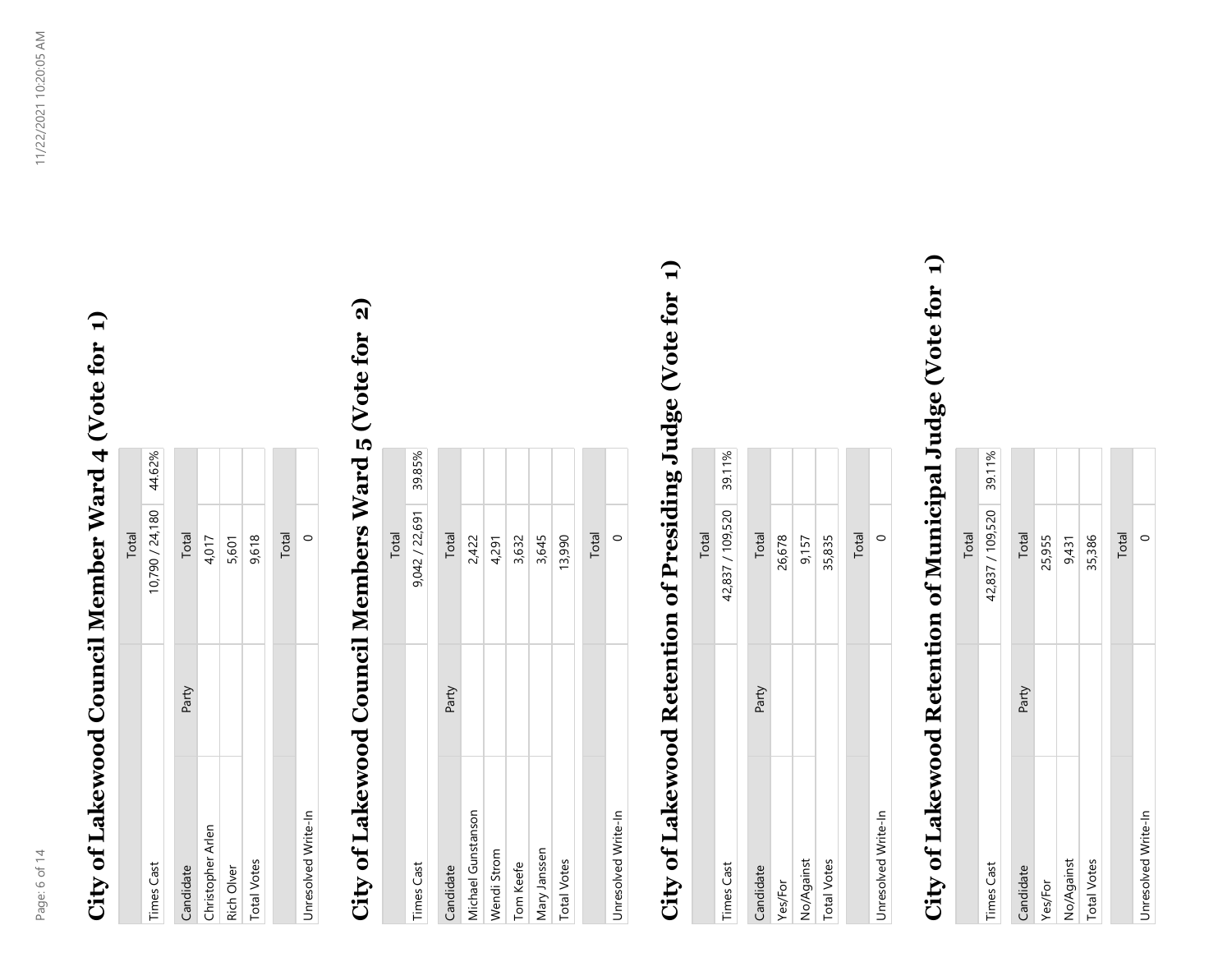### **City of Wheat Ridge Mayor (Vote for 1)**  City of Wheat Ridge Mayor (Vote for 1)

|                       |       | Total                 |  |
|-----------------------|-------|-----------------------|--|
| <b>Times Cast</b>     |       | 9,668 / 23,527 41.09% |  |
| Candidate             | Party | Total                 |  |
| William "Bud" Starker |       | 6,987                 |  |
| <b>Total Votes</b>    |       | 6,987                 |  |
|                       |       | Total                 |  |
| Unresolved Write-In   |       |                       |  |

# **City of Wheat Ridge Council Member District I (Vote for 1)**  City of Wheat Ridge Council Member District I (Vote for 1)

|                     |       | Total                |  |
|---------------------|-------|----------------------|--|
| <b>Times Cast</b>   |       | 2,406 / 5,952 40.42% |  |
| Candidate           | Party | Total                |  |
| Janeece Hoppe       |       | 1,621                |  |
| <b>Total Votes</b>  |       | 1,621                |  |
|                     |       | Total                |  |
| Unresolved Write-In |       |                      |  |

# **City of Wheat Ridge Council Member District II (Vote for 1)**  City of Wheat Ridge Council Member District II (Vote for 1)

|                     |       | Total         |        |
|---------------------|-------|---------------|--------|
| <b>Times Cast</b>   |       | 2,388 / 5,868 | 40.70% |
|                     |       |               |        |
| Candidate           | Party | Total         |        |
| Scott Ohm           |       | 1,639         |        |
| <b>Total Votes</b>  |       | 1,639         |        |
|                     |       | Total         |        |
| Unresolved Write-In |       |               |        |

# **City of Wheat Ridge Council Member District III (Vote for 1)**  City of Wheat Ridge Council Member District III (Vote for 1)

|                     |       | Total         |        |
|---------------------|-------|---------------|--------|
| <b>Times Cast</b>   |       | 3,206 / 6,479 | 49.48% |
| Candidate           | Party | Total         |        |
| Ihor V. Figlus      |       | 1,274         |        |
| Amanda J. Weaver    |       | 1,690         |        |
| <b>Total Votes</b>  |       | 2,964         |        |
|                     |       | Total         |        |
| Unresolved Write-In |       | c             |        |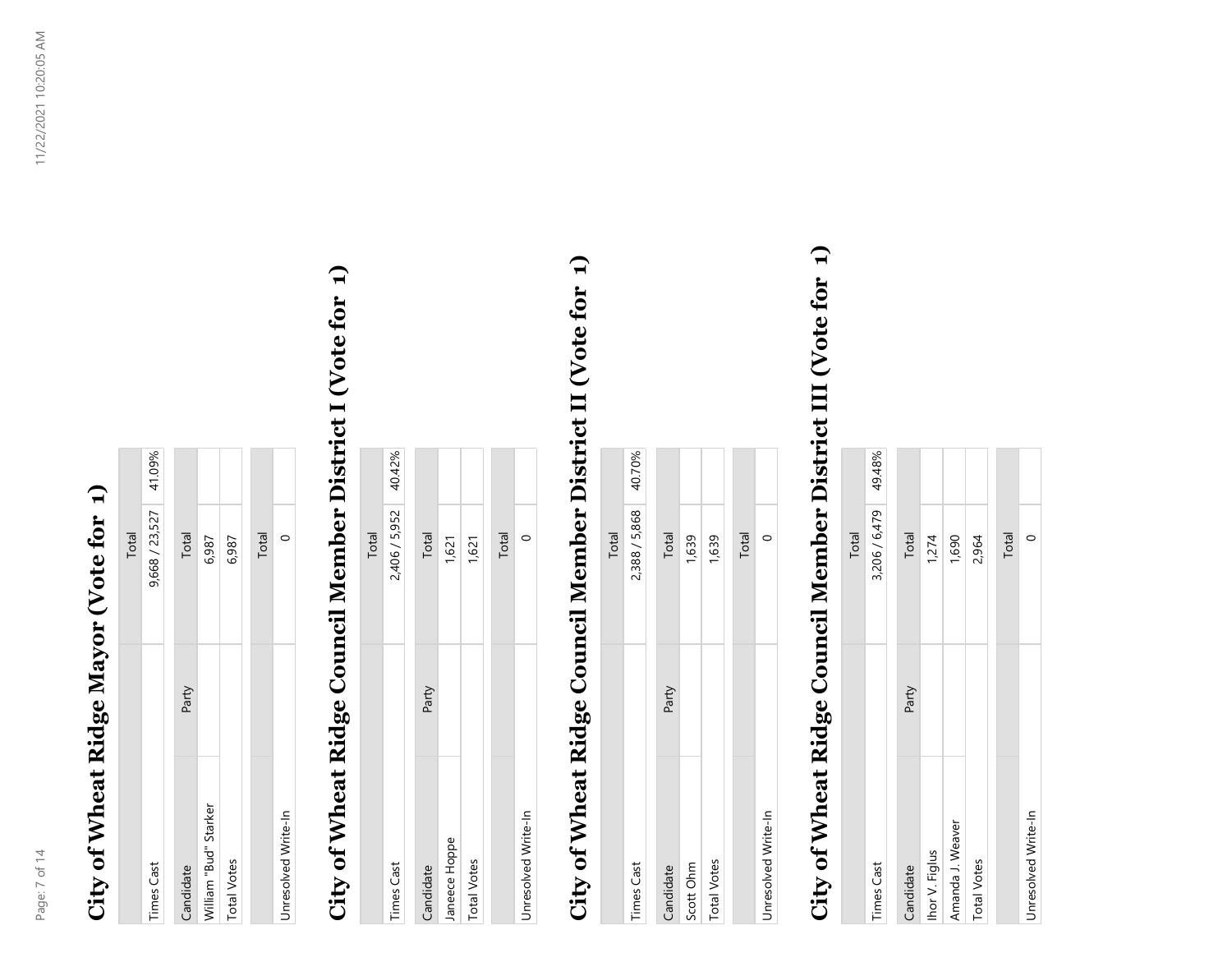# **City of Wheat Ridge Council Member District IV (Vote for 1)**  City of Wheat Ridge Council Member District IV (Vote for 1)

|                     |       | Total                |  |
|---------------------|-------|----------------------|--|
| Times Cast          |       | 1,668 / 5,228 31.91% |  |
|                     |       |                      |  |
| Candidate           | Party | <b>Total</b>         |  |
| Leah Dozeman        |       | 1,140                |  |
| <b>Total Votes</b>  |       | 1,140                |  |
|                     |       | Total                |  |
| Unresolved Write-In |       |                      |  |

# **Jefferson County R-1 School District Director District 1 (Vote for 1)**  Jefferson County R-1 School District Director District 1 (Vote for 1)

|                     |       | Total                    |  |
|---------------------|-------|--------------------------|--|
| Times Cast          |       | 185,518 / 428,838 43.26% |  |
| Candidate           | Party | <b>Total</b>             |  |
| Jeffrey Wilhite     |       | 68,354                   |  |
| Danielle Varda      |       | 96,267                   |  |
| <b>Total Votes</b>  |       | 164,621                  |  |
|                     |       | Total                    |  |
| Unresolved Write-In |       |                          |  |

# **Jefferson County R-1 School District Director District 2 (Vote for 1)**  Jefferson County R-1 School District Director District 2 (Vote for 1)

|                     |       | Total             |        |
|---------------------|-------|-------------------|--------|
| <b>Times Cast</b>   |       | 185,518 / 428,838 | 43.26% |
|                     |       |                   |        |
| Candidate           | Party | Total             |        |
| David C. Johnson    |       | 19,042            |        |
| Theresa Shelton     |       | 62,545            |        |
| Paula Reed          |       | 82,123            |        |
| <b>Total Votes</b>  |       | 163,710           |        |
|                     |       | Total             |        |
| Unresolved Write-In |       |                   |        |

# **Jefferson County R-1 School District Director District 5 (Vote for 1)**  Jefferson County R-1 School District Director District 5 (Vote for 1)

|                     |       | Total             |        |
|---------------------|-------|-------------------|--------|
| <b>Times Cast</b>   |       | 185,518 / 428,838 | 43.26% |
| Candidate           | Party | Total             |        |
| Kathy Miks          |       | 72,989            |        |
| Mary Parker         |       | 90,367            |        |
| <b>Total Votes</b>  |       | 163,356           |        |
|                     |       | Total             |        |
| Unresolved Write-In |       | ⊂                 |        |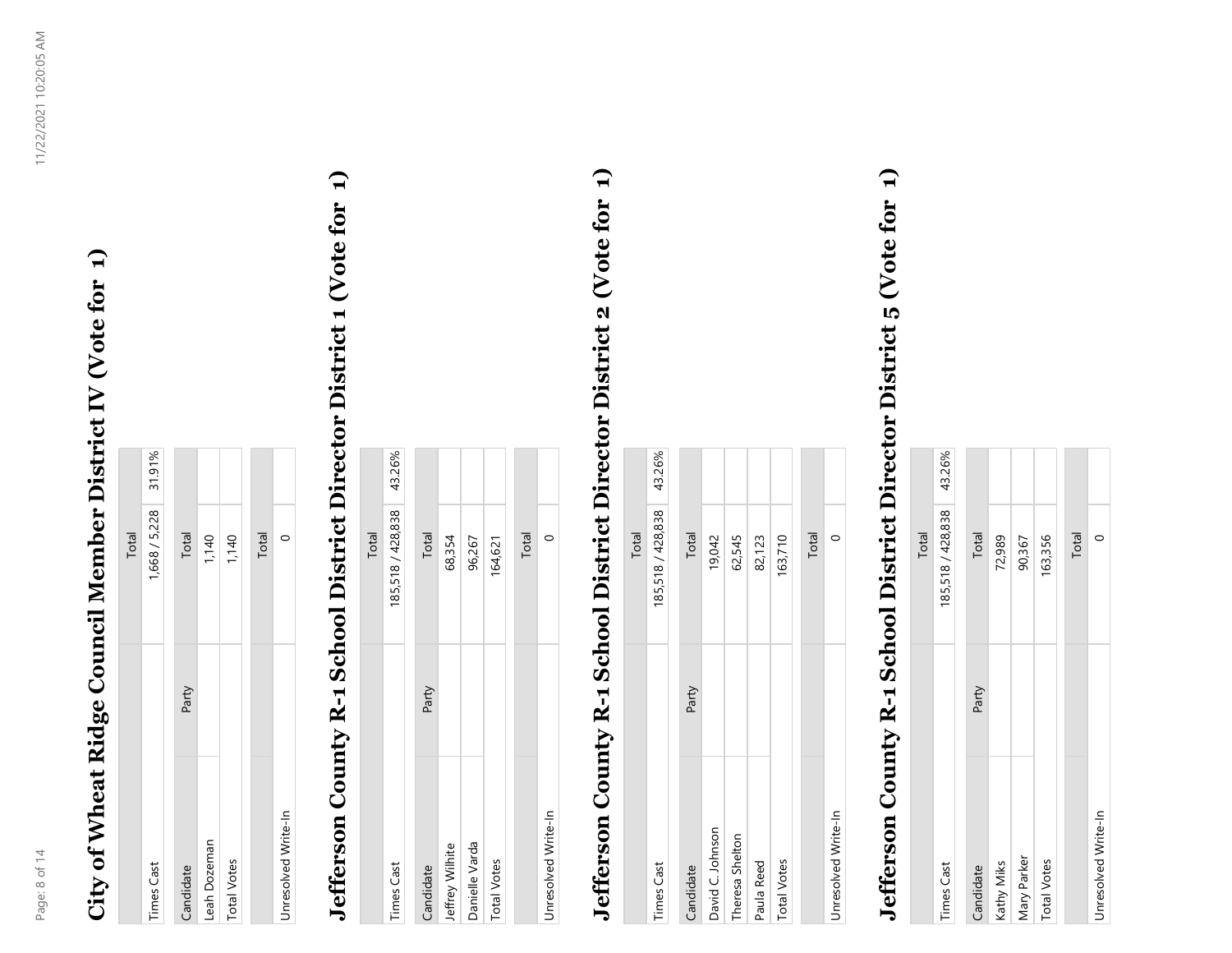### Amendment 78 (Constitutional) (Vote for 1) **Amendment 78 (Constitutional) (Vote for 1)**

|                     |       | Total                    |  |
|---------------------|-------|--------------------------|--|
| <b>Times Cast</b>   |       | 185,518 / 428,838 43.26% |  |
| Candidate           | Party | Total                    |  |
| Yes/For             |       | 74,175                   |  |
| No/Against          |       | 105,471                  |  |
| <b>Total Votes</b>  |       | 179,646                  |  |
|                     |       | Total                    |  |
| Unresolved Write-In |       |                          |  |

### Proposition 119 (Statutory) (Vote for 1) **Proposition 119 (Statutory) (Vote for 1)**

|                     |       | Total                    |  |
|---------------------|-------|--------------------------|--|
| <b>Times Cast</b>   |       | 185,518 / 428,838 43.26% |  |
| Candidate           | Party | Total                    |  |
| Yes/For             |       | 80,115                   |  |
| No/Against          |       | 101,958                  |  |
| <b>Total Votes</b>  |       | 182,073                  |  |
|                     |       | Total                    |  |
| Unresolved Write-In |       |                          |  |

### Proposition 120 (Statutory) (Vote for 1) **Proposition 120 (Statutory) (Vote for 1)**

|                     |       | Total             |        |
|---------------------|-------|-------------------|--------|
| <b>Times Cast</b>   |       | 185,518 / 428,838 | 43.26% |
| Candidate           | Party | Total             |        |
| Yes/For             |       | 72,910            |        |
| No/Against          |       | 108,356           |        |
| <b>Total Votes</b>  |       | 181,266           |        |
|                     |       | Total             |        |
| Unresolved Write-In |       |                   |        |

### City of Arvada Ballot Question 3C (Vote for 1) **City of Arvada Ballot Question 3C (Vote for 1)**

|                     |       | Total           |        |
|---------------------|-------|-----------------|--------|
| <b>Times Cast</b>   |       | 40,261 / 89,296 | 45.09% |
| Candidate           | Party | Total           |        |
| Yes/For             |       | 12,834          |        |
| No/Against          |       | 25,511          |        |
| <b>Total Votes</b>  |       | 38,345          |        |
|                     |       | Total           |        |
| Unresolved Write-In |       |                 |        |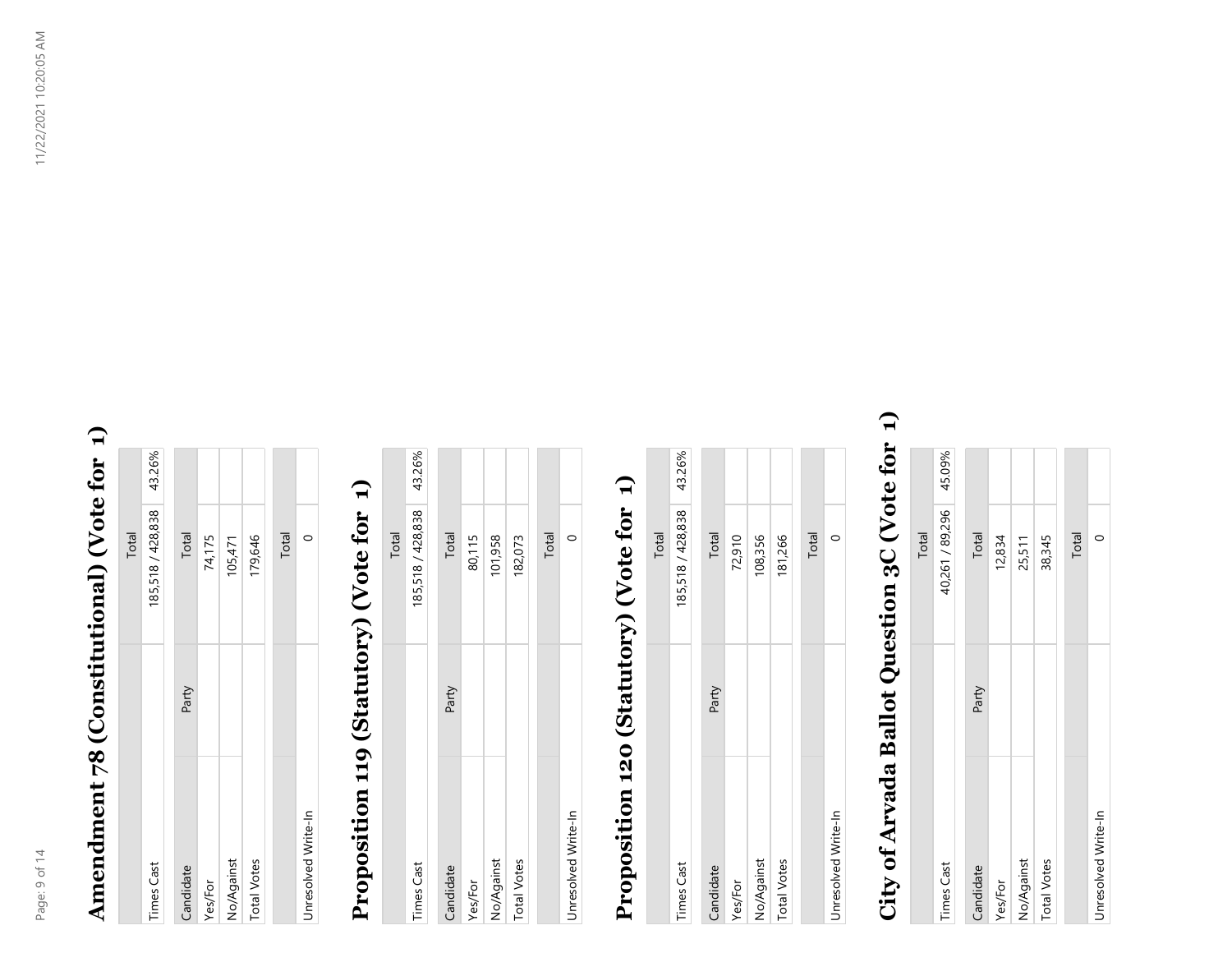### **City of Arvada Ballot Question 3D (Vote for 1)**  City of Arvada Ballot Question 3D (Vote for 1)

|                     |       | Total                  |  |
|---------------------|-------|------------------------|--|
| <b>Times Cast</b>   |       | 40,261 / 89,296 45.09% |  |
| Candidate           | Party | Total                  |  |
| Yes/For             |       | 26,446                 |  |
| No/Against          |       | 11,793                 |  |
| <b>Total Votes</b>  |       | 38,239                 |  |
|                     |       | Total                  |  |
| Unresolved Write-In |       |                        |  |

### **City of Arvada Ballot Question 3E (Vote for 1)**  City of Arvada Ballot Question 3E (Vote for 1)

|                     |       | Total                  |  |
|---------------------|-------|------------------------|--|
| <b>Times Cast</b>   |       | 40,261 / 89,296 45.09% |  |
| Candidate           | Party | Total                  |  |
| Yes/For             |       | 23,279                 |  |
| No/Against          |       | 14,993                 |  |
| <b>Total Votes</b>  |       | 38,272                 |  |
|                     |       | Total                  |  |
| Unresolved Write-In |       |                        |  |

### **City of Arvada Ballot Question 3F (Vote for 1)**  City of Arvada Ballot Question 3F (Vote for 1)

|                     |       | Total           |        |
|---------------------|-------|-----------------|--------|
| <b>Times Cast</b>   |       | 40,261 / 89,296 | 45.09% |
| Candidate           | Party | Total           |        |
| Yes/For             |       | 23,001          |        |
| No/Against          |       | 15,260          |        |
| <b>Total Votes</b>  |       | 38,261          |        |
|                     |       | <b>Total</b>    |        |
| Unresolved Write-In |       |                 |        |

### **City of Golden Ballot Question 2A (Vote for 1)**  City of Golden Ballot Question 2A (Vote for 1)

|                     |       | Total          |        |
|---------------------|-------|----------------|--------|
| <b>Times Cast</b>   |       | 6,671 / 13,333 | 50.03% |
| Candidate           | Party | Total          |        |
| Yes/For             |       | 3,323          |        |
| No/Against          |       | 3,269          |        |
| <b>Total Votes</b>  |       | 6,592          |        |
|                     |       | Total          |        |
| Unresolved Write-In |       |                |        |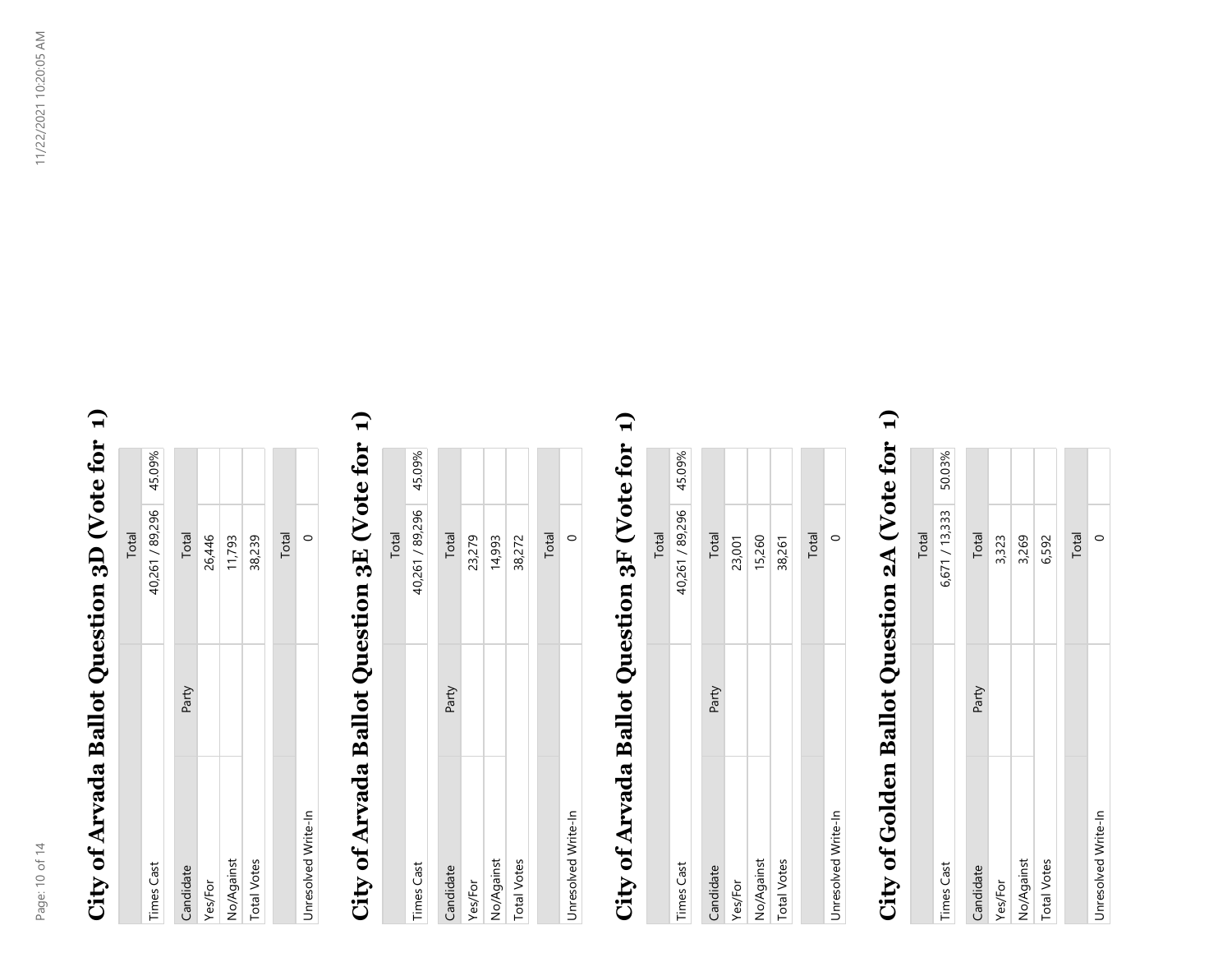### **City of Golden Ballot Issue 2B (Vote for 1)**  City of Golden Ballot Issue 2B (Vote for 1)

|                     |       | Total                 |  |
|---------------------|-------|-----------------------|--|
| <b>Times Cast</b>   |       | 6,671 / 13,333 50.03% |  |
| Candidate           | Party | Total                 |  |
| Yes/For             |       | 3,855                 |  |
| No/Against          |       | 2,713                 |  |
| <b>Total Votes</b>  |       | 6,568                 |  |
|                     |       | Total                 |  |
| Unresolved Write-In |       |                       |  |

### **City of Golden Ballot Issue 2C (Vote for 1)**  City of Golden Ballot Issue 2C (Vote for 1)

|                     |       | <b>Total</b>   |        |
|---------------------|-------|----------------|--------|
| <b>Times Cast</b>   |       | 6,671 / 13,333 | 50.03% |
| Candidate           | Party | Total          |        |
| Yes/For             |       | 4,120          |        |
| No/Against          |       | 2,444          |        |
| <b>Total Votes</b>  |       | 6,564          |        |
|                     |       | Total          |        |
| Unresolved Write-In |       |                |        |

### **City of Lakewood Ballot Issue 2D (Vote for 1)**  City of Lakewood Ballot Issue 2D (Vote for 1)

|                     |       | Total            |        |
|---------------------|-------|------------------|--------|
| <b>Times Cast</b>   |       | 42,837 / 109,520 | 39.11% |
| Candidate           | Party | Total            |        |
| Yes/For             |       | 17,108           |        |
| No/Against          |       | 24,301           |        |
| <b>Total Votes</b>  |       | 41,409           |        |
|                     |       | Total            |        |
| Unresolved Write-In |       |                  |        |

### **City of Littleton Ballot Issue 3A (Vote for 1)**  City of Littleton Ballot Issue 3A (Vote for 1)

|                     |       | Total     |        |
|---------------------|-------|-----------|--------|
| <b>Times Cast</b>   |       | 959/1,814 | 52.87% |
| Candidate           | Party | Total     |        |
| Yes/For             |       | 486       |        |
| No/Against          |       | 446       |        |
| <b>Total Votes</b>  |       | 932       |        |
|                     |       | Total     |        |
| Unresolved Write-In |       |           |        |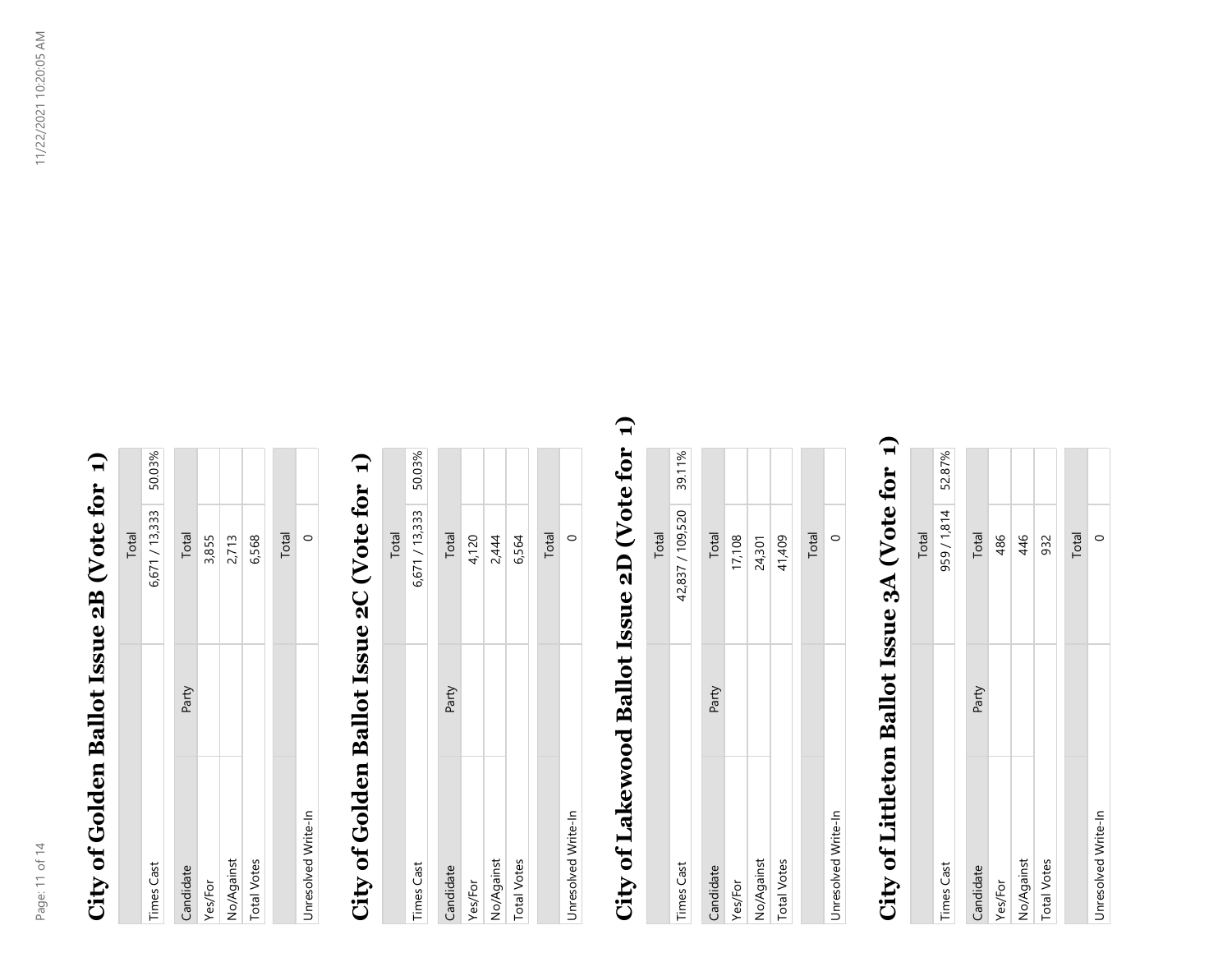# **City of Westminster Ballot Question 3G (Vote for 1)**  City of Westminster Ballot Question 3G (Vote for 1)

|                     |       | Total           |        |
|---------------------|-------|-----------------|--------|
| <b>Times Cast</b>   |       | 12,108 / 32,498 | 37.26% |
| Candidate           | Party | Total           |        |
| Yes/For             |       | 8,763           |        |
| No/Against          |       | 2,510           |        |
| <b>Total Votes</b>  |       | 11,273          |        |
|                     |       | Total           |        |
| Unresolved Write-In |       |                 |        |

# **City of Westminster Ballot Question 3H (Vote for 1)**  City of Westminster Ballot Question 3H (Vote for 1)

|                     |       | Total                  |  |
|---------------------|-------|------------------------|--|
| <b>Times Cast</b>   |       | 12,108 / 32,498 37.26% |  |
| Candidate           | Party | <b>Total</b>           |  |
| Yes/For             |       | 9,365                  |  |
| No/Against          |       | 2,021                  |  |
| <b>Total Votes</b>  |       | 11,386                 |  |
|                     |       | Total                  |  |
| Unresolved Write-In |       |                        |  |

## **City of Westminster Ballot Question 3I (Vote for 1)**  City of Westminster Ballot Question 3I (Vote for 1)

|                     |       | Total           |        |
|---------------------|-------|-----------------|--------|
| <b>Times Cast</b>   |       | 12,108 / 32,498 | 37.26% |
| Candidate           | Party | Total           |        |
| Yes/For             |       | 5,615           |        |
| No/Against          |       | 6,059           |        |
| <b>Total Votes</b>  |       | 11,674          |        |
|                     |       | Total           |        |
| Unresolved Write-In |       |                 |        |

# **City of Westminster Ballot Question 3J (Vote for 1)**  City of Westminster Ballot Question 3J (Vote for 1)

|                     |       | Total           |        |
|---------------------|-------|-----------------|--------|
| <b>Times Cast</b>   |       | 12,108 / 32,498 | 37.26% |
| Candidate           | Party | Total           |        |
| Yes/For             |       | 4,607           |        |
| No/Against          |       | 6,445           |        |
| <b>Total Votes</b>  |       | 11,052          |        |
|                     |       | Total           |        |
| Unresolved Write-In |       |                 |        |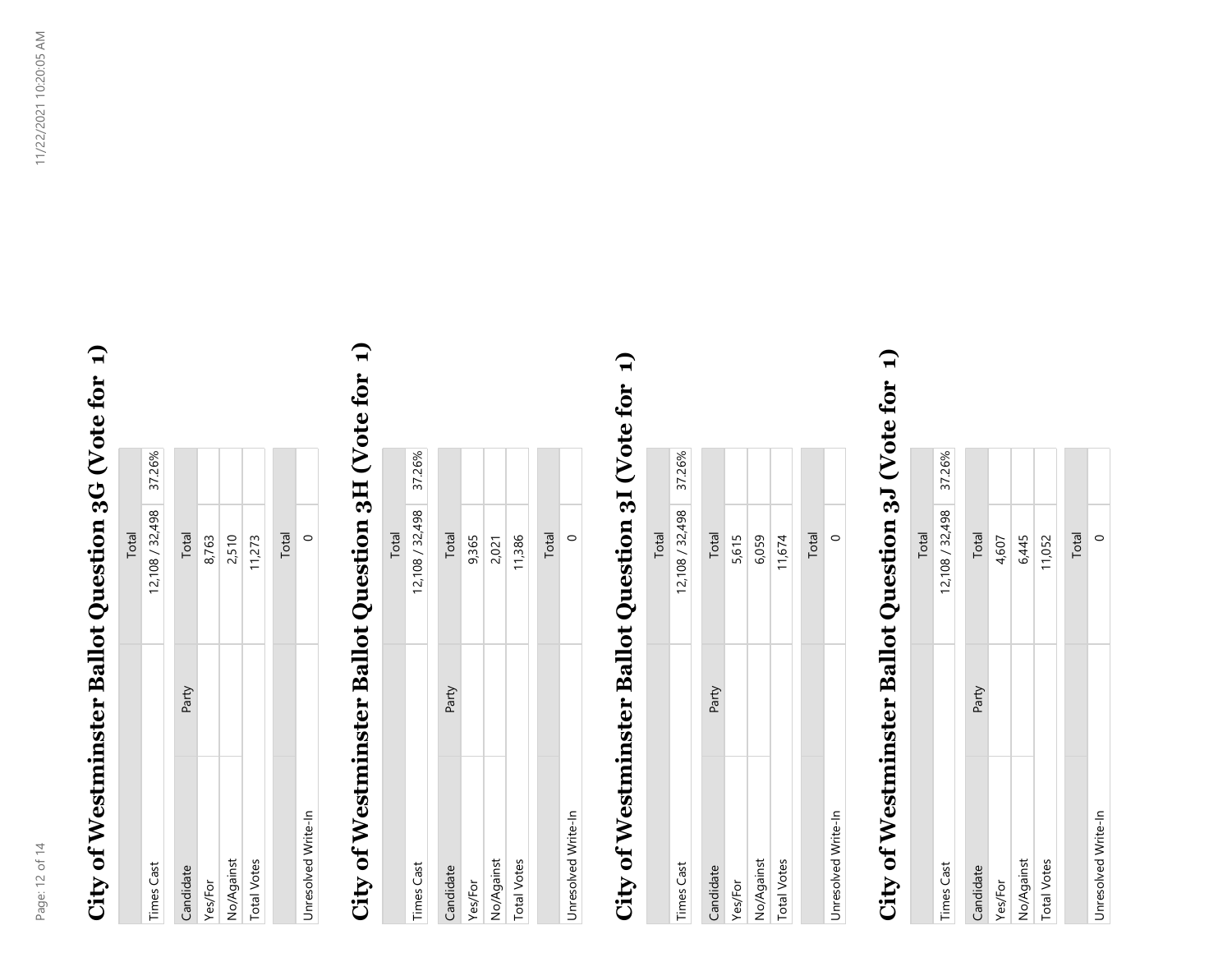# **City of Westminster Ballot Question 3K (Vote for 1)**  City of Westminster Ballot Question 3K (Vote for 1)

|                     |       | Total           |        |
|---------------------|-------|-----------------|--------|
| Times Cast          |       | 12,108 / 32,498 | 37.26% |
|                     |       |                 |        |
| Candidate           | Party | Total           |        |
| Yes/For             |       | 6,198           |        |
| No/Against          |       | 5,462           |        |
| <b>Total Votes</b>  |       | 11,660          |        |
|                     |       |                 |        |
|                     |       | Total           |        |
| Unresolved Write-In |       |                 |        |

### **City of Westminster Ballot Issue 3L (Vote for 1)**  City of Westminster Ballot Issue 3L (Vote for 1)

|                     |       | Total                  |  |
|---------------------|-------|------------------------|--|
| <b>Times Cast</b>   |       | 12,108 / 32,498 37.26% |  |
| Candidate           | Party | Total                  |  |
| Yes/For             |       | 5,544                  |  |
| No/Against          |       | 6,188                  |  |
| <b>Total Votes</b>  |       | 11,732                 |  |
|                     |       | Total                  |  |
| Unresolved Write-In |       |                        |  |

### **City of Westminster Ballot Issue 3M (Vote for 1)**  City of Westminster Ballot Issue 3M (Vote for 1)

|                     |       | Total             |        |
|---------------------|-------|-------------------|--------|
| <b>Times Cast</b>   |       | 12, 108 / 32, 498 | 37.26% |
| Candidate           | Party | Total             |        |
| Yes/For             |       | 5,005             |        |
| No/Against          |       | 6,723             |        |
| <b>Total Votes</b>  |       | 11,728            |        |
|                     |       | Total             |        |
| Unresolved Write-In |       |                   |        |

### **City of Westminster Ballot Issue 3N (Vote for 1)**  City of Westminster Ballot Issue 3N (Vote for 1)

|                     |       | Total           |        |
|---------------------|-------|-----------------|--------|
| <b>Times Cast</b>   |       | 12,108 / 32,498 | 37.26% |
| Candidate           | Party | Total           |        |
| Yes/For             |       | 6,301           |        |
| No/Against          |       | 5,481           |        |
| <b>Total Votes</b>  |       | 11,782          |        |
|                     |       | Total           |        |
| Unresolved Write-In |       |                 |        |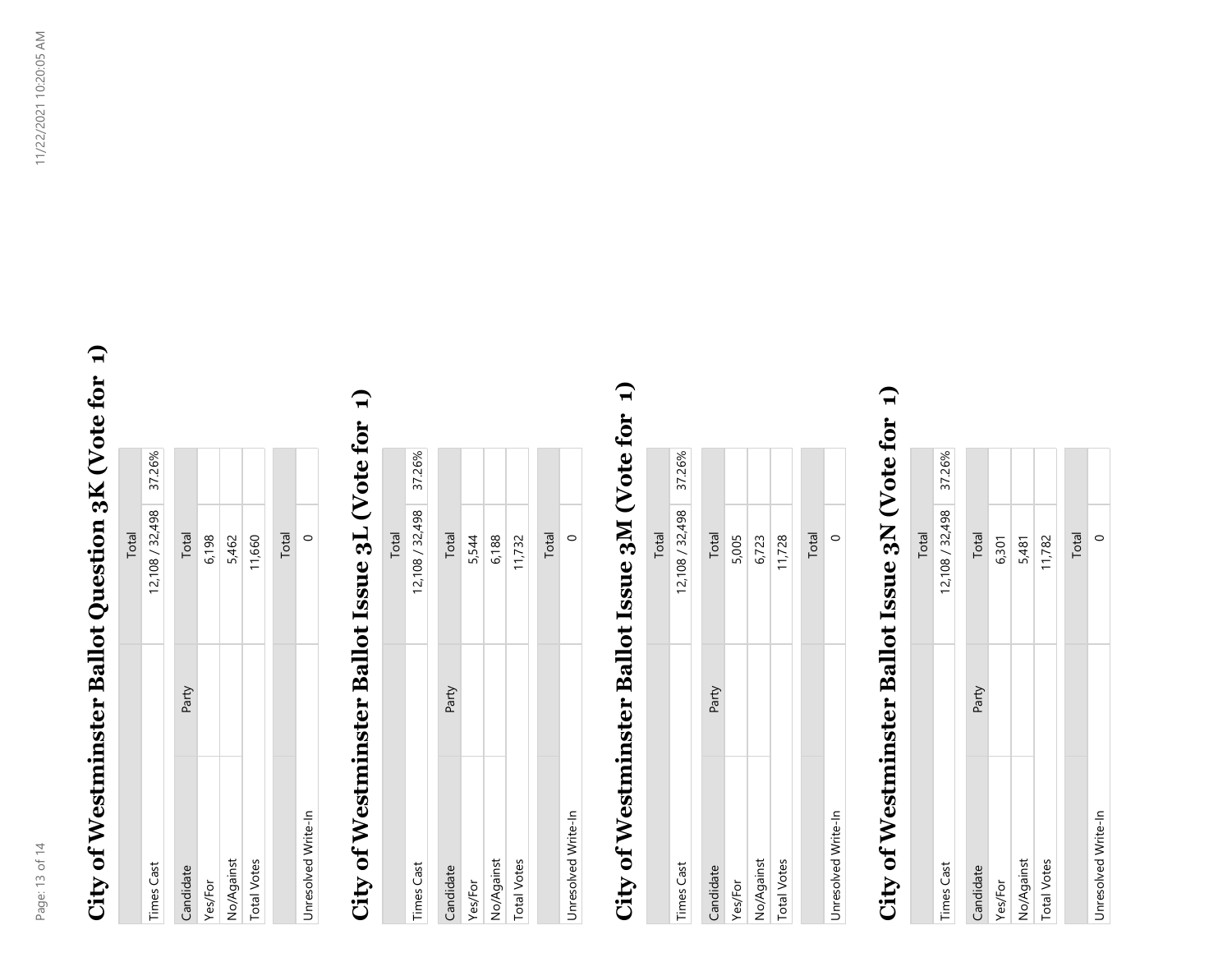# **Pleasant View Metropolitan District Ballot Issue 6A (Vote for 1)**  Pleasant View Metropolitan District Ballot Issue 6A (Vote for 1)

|                     |       | <b>Total</b>           |  |
|---------------------|-------|------------------------|--|
| Times Cast          |       | $1,353 / 3,340$ 40.51% |  |
|                     |       |                        |  |
| Candidate           | Party | Total                  |  |
| Yes/For             |       | 881                    |  |
| No/Against          |       | 445                    |  |
| <b>Total Votes</b>  |       | 1,326                  |  |
|                     |       |                        |  |
|                     |       | Total                  |  |
| Unresolved Write-In |       |                        |  |

**READ ATTACK ON CONSULTANT READ AND INTERNATIONAL PROPERTY** 

I certify that the above is a correct and true Cynthia Rasor<br>Signature CyyrodDouds Resagn<br>Title Elections Projects Coordinator<br>Date 11- 2 2 2 2 1 count